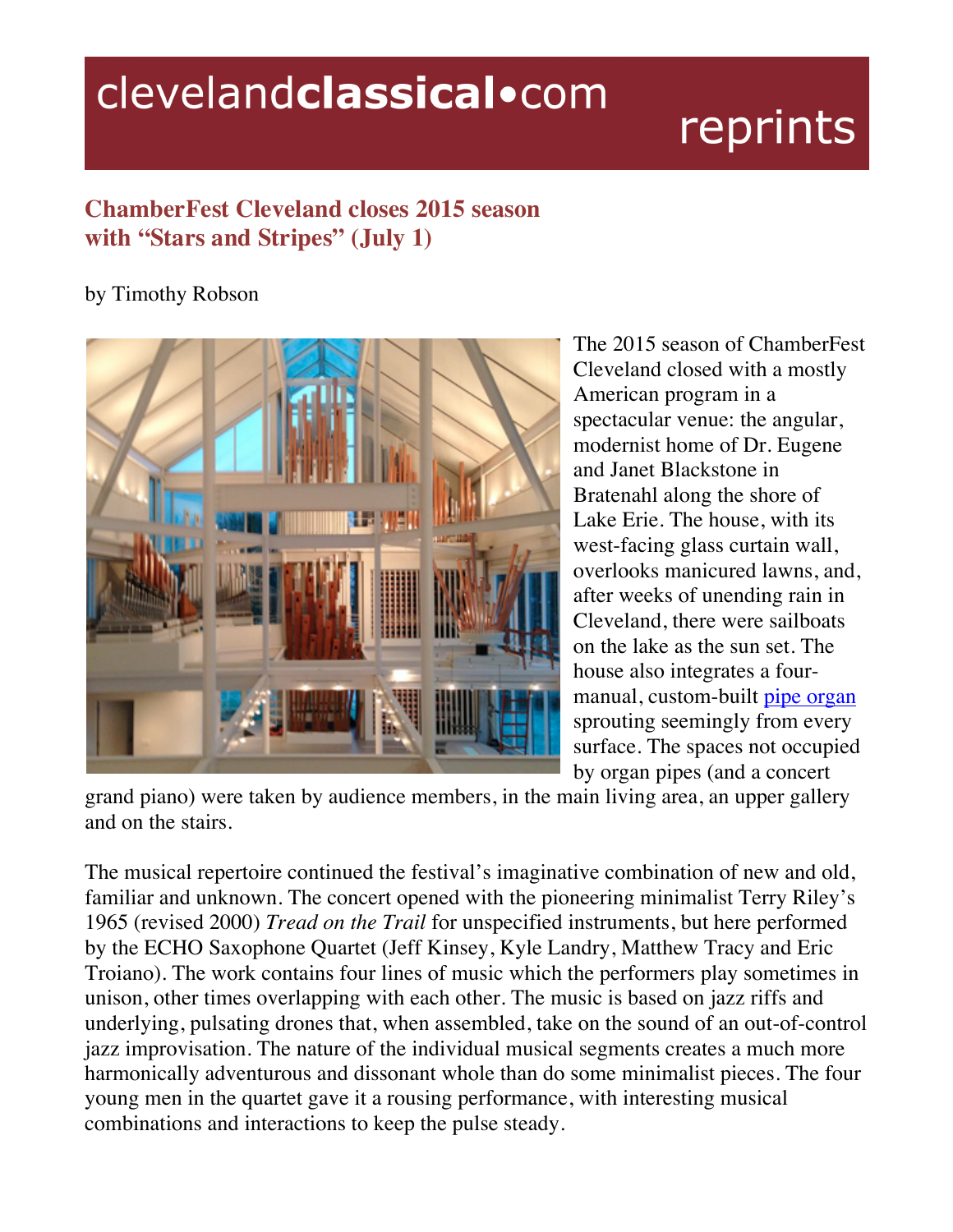

Charles Ives, the Danbury, Connecticut-born insurance executive and sometimes composer, wrote his *Variations on "America"* in 1891 when he was 17 years old. It is one of Ives's few works for organ, and is probably best known to many listeners from American composer William Schuman's transcription for orchestra. The variations are idiosyncratic, with several polytonal sections, a polonaise, a march, and a long pedal solo variation that has the aspect of "hold on to the bench and go for it."

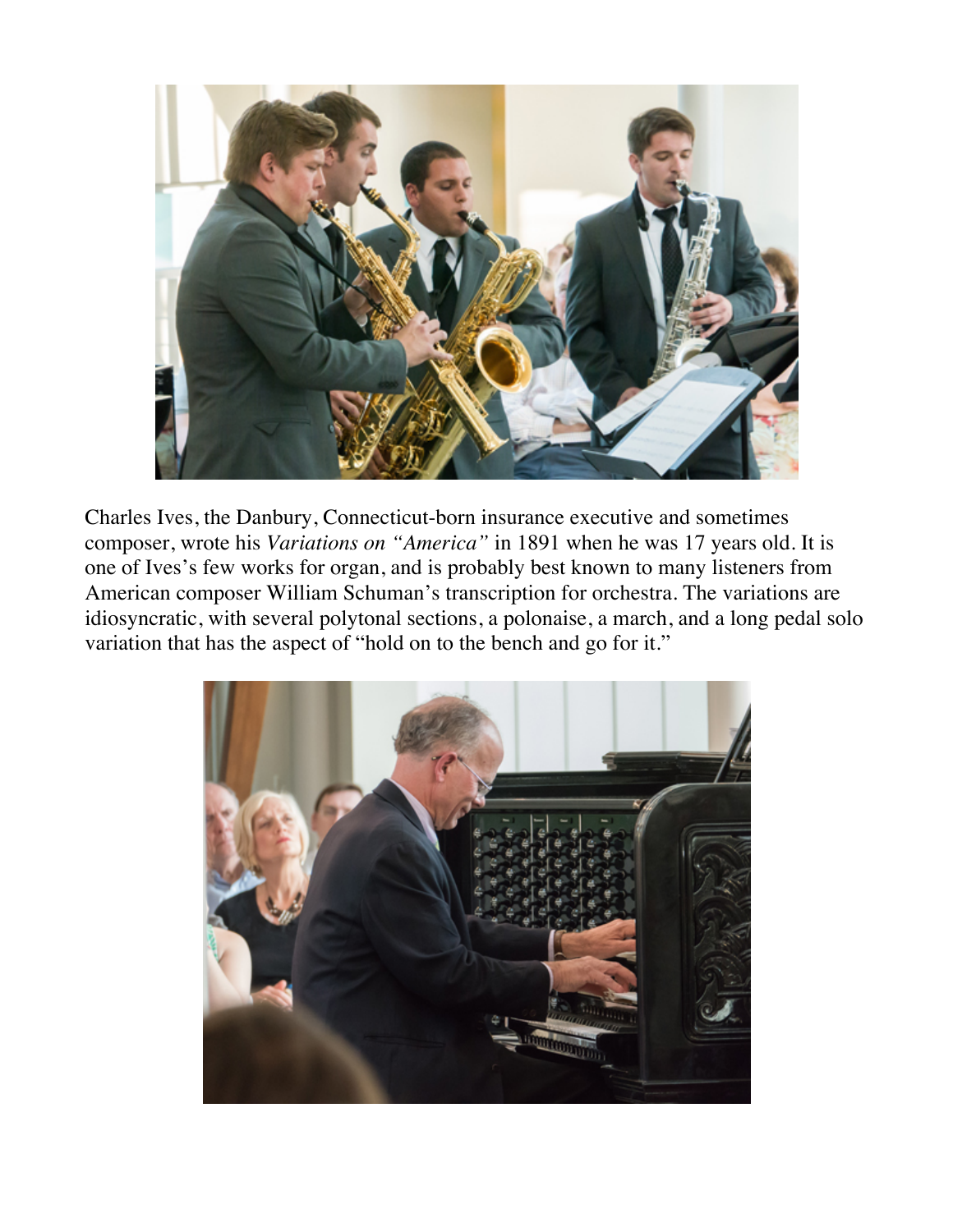Nationally known concert organist Todd Wilson (who is Director of Music at Trinity Episcopal Cathedral in Cleveland) gave a brilliant and humorous performance of the variations on the Blackstone house organ. He showed the many colors of the instrument to good advantage, and added some minor and stylish improvisatory phrases along the way that Ives almost certainly would have approved. The organ is placed and voiced so that it fills the room with surround-sound, but doesn't assault the listener at full volume.

The major recent — and undeservedly unknown — work on the program was Ned Rorem's 1981 suite, *Winter Pages,* for clarinet, bassoon, violin, cello, and piano. ChamberFest stalwarts Julie Albers, cello, Franklin Cohen, clarinet, Anna Polonsky, piano, along with Fernando Traba, bassoon, and Katie Hyun, violin, who stepped in on very short notice, were the players. The suite consists of twelve, mostly short movements, each with descriptive titles, and each featuring the instruments in different combinations. The music is in Rorem's pleasingly tonal idiom, sometimes angular and brusque (the opening "A Mirror"), sometimes a simple popular song ("Paris Then"), and ultimately ecstatic (the closing "Still Life" which reminded one in structure, if not in texture, of the last movement of Olivier Messiaen's *Quartet for the End of Time*).

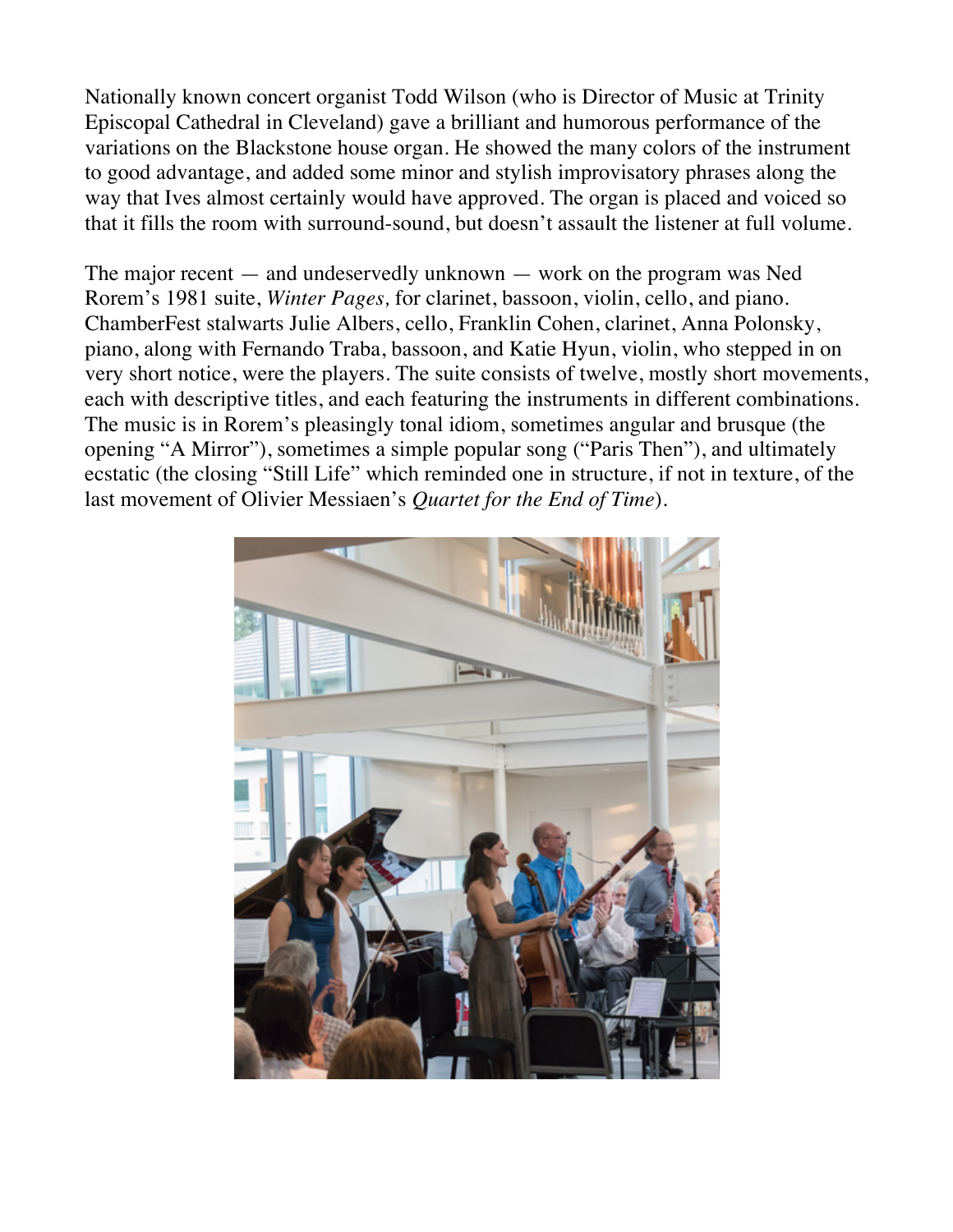There was a feeling of nostalgia about the whole suite, well-captured by these performances. Each musician was given a moment to shine. Especially notable were Fernando Traba's long bassoon solo in "Rue de Saints-Pères," Julie Alber's cello cadenza in "Still Life," and Frank Cohen and Anna Polonsky's beautiful "Valse Oubliée." The ensemble playing was mostly excellent, although another day or so of rehearsal might have resulted in an even more striking performance.



The closing work of the program and the festival was Antonín Dvořák's *String Quartet in E-flat major*, Op. 97, for which Hyun and Albers were joined by violinist Diana Cohen, and violists Dimitri Murrath and Jennifer Stumm. It was in this work that we heard the potential of the Blackstone home for chamber music. The space is live, but not reverberant, and large enough so that the instruments had the space to blend into a cohesive whole. The quintet was composed in Iowa in 1893, with themes resembling those used in Dvořák's "New World" symphony, sometimes delicate, other times rollicking.

A striking moment at the end of the first movement was played without vibrato; the string quintet sounded almost like an organ (or perhaps a harmonium, which made several prominent appearances during the course of this festival). The third movement Larghetto is a set of variations, which showed off each performer's virtuosity. The jaunty, dancelike dotted rhythms of the last movement rondo built to a rousing accelerando and crescendo to end the finale with big chords. What a fine way to end this festival, with Dvořák's central European sensibility molding American-sounding thematic material.